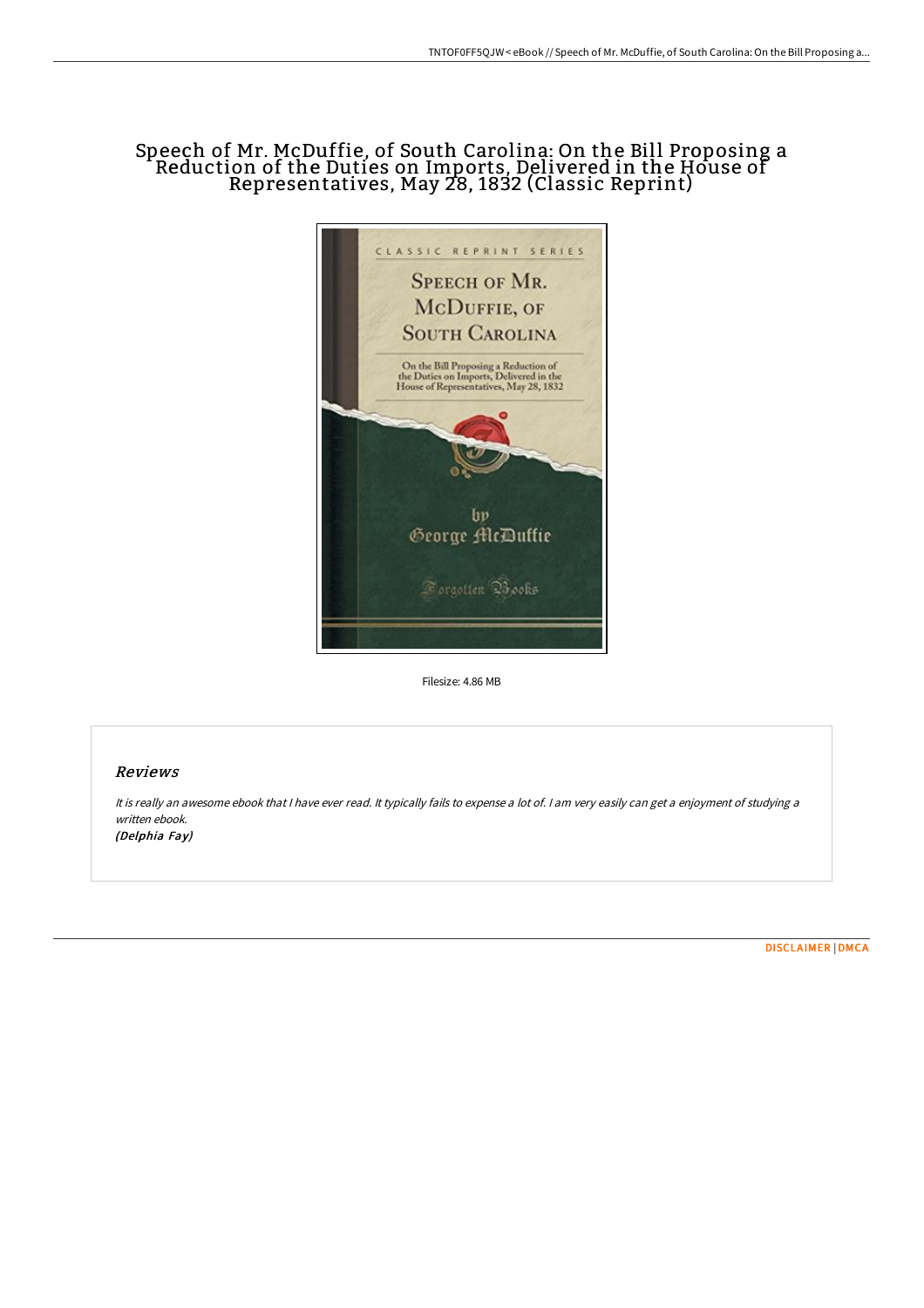## SPEECH OF MR. MCDUFFIE, OF SOUTH CAROLINA: ON THE BILL PROPOSING A REDUCTION OF THE DUTIES ON IMPORTS, DELIVERED IN THE HOUSE OF REPRESENTATIVES, MAY 28, 1832 (CLASSIC REPRINT)

## Φ **DOWNLOAD PDF**

Forgotten Books, United States, 2015. Paperback. Book Condition: New. 229 x 152 mm. Language: English . Brand New Book \*\*\*\*\* Print on Demand \*\*\*\*\*.Excerpt from Speech of Mr. McDuffie, of South Carolina: On the Bill Proposing a Reduction of the Duties on Imports, Delivered in the House of Representatives, May 28, 1832 Mr. McDuffie rose, and said: I propose, sir, to submit some explanations, in addition to those already presented, in a different form, of the views and principles which induced the Committee of Ways and Means to report the present bill as an adjustment of the great subject of the tariff. I must, however, in the outset, candidly acknowledge that I have not the least glimmering of hope that any thing I may utter at this time, or which any human being can advance in this Hall, will induce the majority to adopt the measure now proposed, or any other measure founded on similar principles. Nay, sir, I am reluctantly compelled to go still farther. Although I have been disposed to hope even against hope, that some Providential coincidence of circumstances might yet intervene to incline the hearts of the majority to justice, and lead their deliberations to some propitious result; yet the developments and the experience of every day have rendered it more and more apparent that all such expectations are utterly vain and delusive. As to any adjustment of this great question, therefore, which shall give tranquillity to the public mind, and restore the broken harmony of this Union, my nal hope is flat despair. Under these circumstances, it may seem singular, but it is nevertheless true, that it is precisely because I do not hope to produce conviction upon the minds of this committee, and have no expectation that this great question will be adiusted here....

B Read Speech of Mr. McDuffie, of South Carolina: On the Bill Proposing a Reduction of the Duties on Imports, Delivered in the House of [Representatives,](http://albedo.media/speech-of-mr-mcduffie-of-south-carolina-on-the-b.html) May 28, 1832 (Classic Reprint) Online Download PDF Speech of Mr. McDuffie, of South Carolina: On the Bill Proposing a Reduction of the Duties on Imports, Delivered in the House of [Representatives,](http://albedo.media/speech-of-mr-mcduffie-of-south-carolina-on-the-b.html) May 28, 1832 (Classic Reprint)